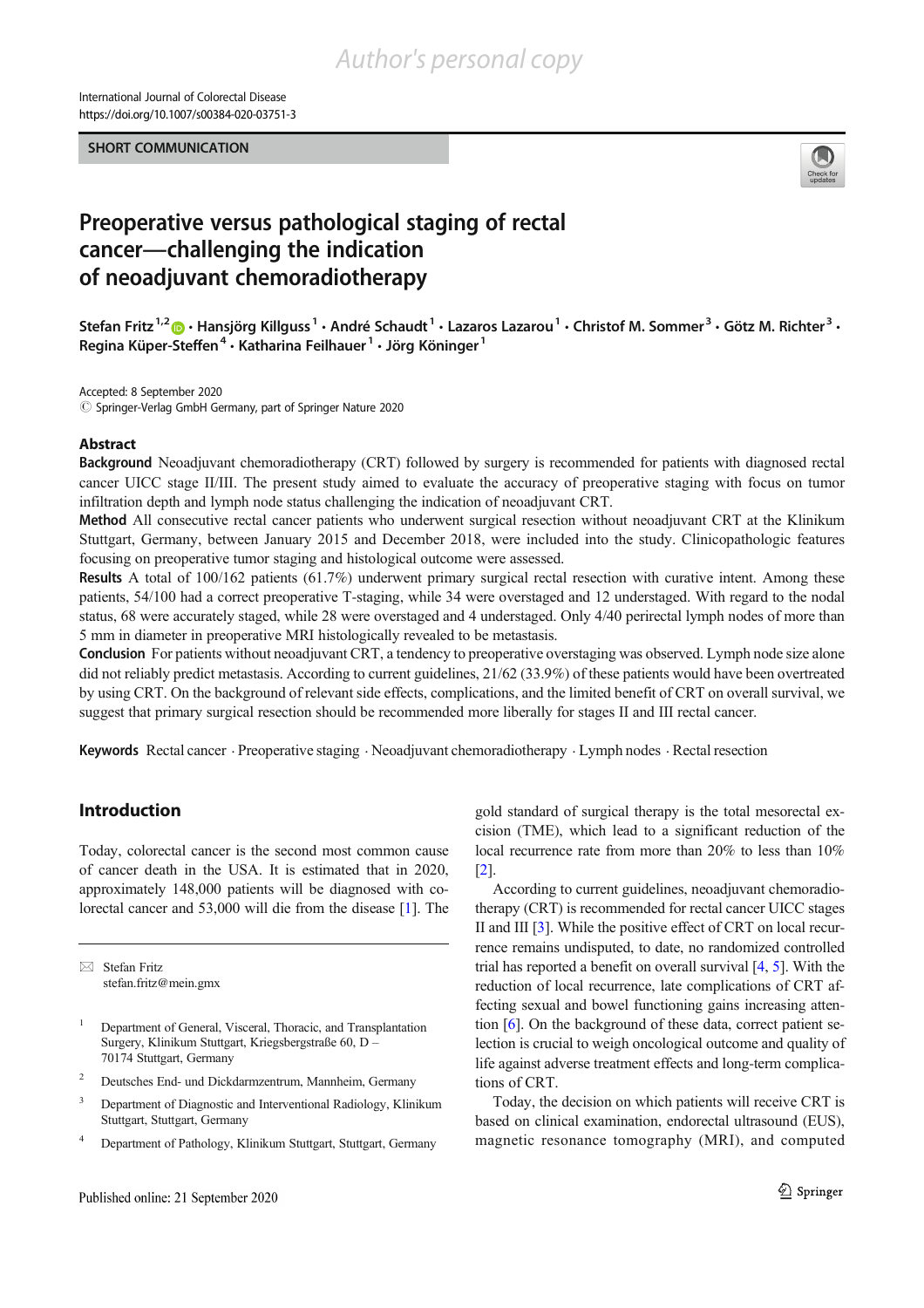tomography (CT). In numerous cases, it remains unclear whether preoperatively diagnosed lymph nodes were histologically tumor affected or not. The present study investigated the accuracy of preoperative tumor staging versus final histopathology. The aim is to ultimately ameliorate patient selection for neoadjuvant CRT in order to improve survival and quality of life of rectal cancer patients.

## **Methods**

## Patients

All consecutive patients with primary rectal cancer who underwent resection without neoadjuvant CRT at the Department of Surgery, Klinikum Stuttgart, between 2015 and 2018 were retrospectively identified. Clinicopathologic features were assessed with focus on preoperative tumor staging versus histopathology.

#### Pre-treatment clinical staging

Patients with histologically proven rectal cancer underwent digital rectal examination, EUS, and MRI. Pulmonary and abdominopelvic CT scan was applied to exclude metastasis. Upon a tumor board decision, patients were selected for primary rectal resection or neoadjuvant RCT.

#### Surgical procedure

An experienced team of certified colorectal surgeons performed all operations. The surgical procedure involved a partial mesorectal excision for upper rectal cancers, and total mesorectal excision (TME) for mid and low rectal cancers. All patients underwent surgery with curative intent.

## Pathologic assessment

Following macroscopic assessment, the entire specimen was sliced into 0.5–1.0-μm thick sections and embedded into paraffin. The tumor stage was determined using the TNM staging system of the 8th Edition of the Union for International Cancer Control (UICC). The total number and the number of tumoraffected lymph nodes were recorded. The quality of TME resection was graded according to the MERCURY classification.

## **Results**

## Patient demographics

A total of 100/162 rectal cancer patients (61.7%) underwent primary surgical resection without neoadjuvant CRT. The cohort was comprised of 54 men (54.0%) and 46 women (46.0%) with a median age of 68 years. According to the American Society of Anesthesiologists (ASA) classification, the majority of patients (86.0%) were graded as ASA II or III, 13.0% as ASA I, and one patient ASA IV.

#### Pretreatment oncological staging

A total of 86/100 patients (86.0%) received pelvic MRI and 90.0% abdominal and thoracic CT scan. Although EUS was applied in all patients, a reliable result was only available in 62.0%. The most common reasons for failure of EUS were a high tumor location (65.8%) or tumor stenosis (18.4%). Preoperatively, the majority of tumors were classified as cT2 (42.0%) or cT3 (44.0%). 4/100 tumors were classified as cT4 (4.0%). Upon pretreatment staging, 57/100 patients were diagnosed as nodal positive (57.0%), and 43 patients as nodal negative (43.0%).

## Surgical procedure

The majority of patients underwent laparoscopic low anterior rectal resection. A total of 8/100 patients (8.0%) received abdominoperineal resection (APR). The overall 30-day and in-hospital mortality was 1%.

#### Pathologic characteristics

A total of 16/100 tumors revealed to be stage pT1, 42 stage pT2, and 34 pT3. Eight patients had pT4 tumors (8.0%). Overall 67/100 patients had a positive lymph node status (67.0%). According to the MERCURY classification, the majority of resected specimen were rated as grade 1 (90.0%), while 10 were rated as grade 2 (10.0%).

## Comparison pretreatment staging versus final histopathology

With regard to pretreatment staging, the T-category was correct in 54.0% of the cases. In 34.0%, an overstaging and, in 12.0%, an understaging were observed, Table 1. Concerning lymph node status, 68.0% were correctly staged while 28.0% were overstaged, and 4.0% understaged. According to the Fisher´s exact test, both tumor and lymph nodes were significantly more frequently overstaged than understaged ( $p <$ 0.001).

In only 24/60 cases (40.0%) with preoperative suspicious metastasis on MRI, lymph nodes were histopathologically affected. In 3/21 cases when the distance to the mesorectal fascia was considered to be  $\leq 1$  mm on preoperative MRI, tumor infiltration of the CRM was found. In contrast, in none of the cases  $(0/79)$  when the distance of the tumor to the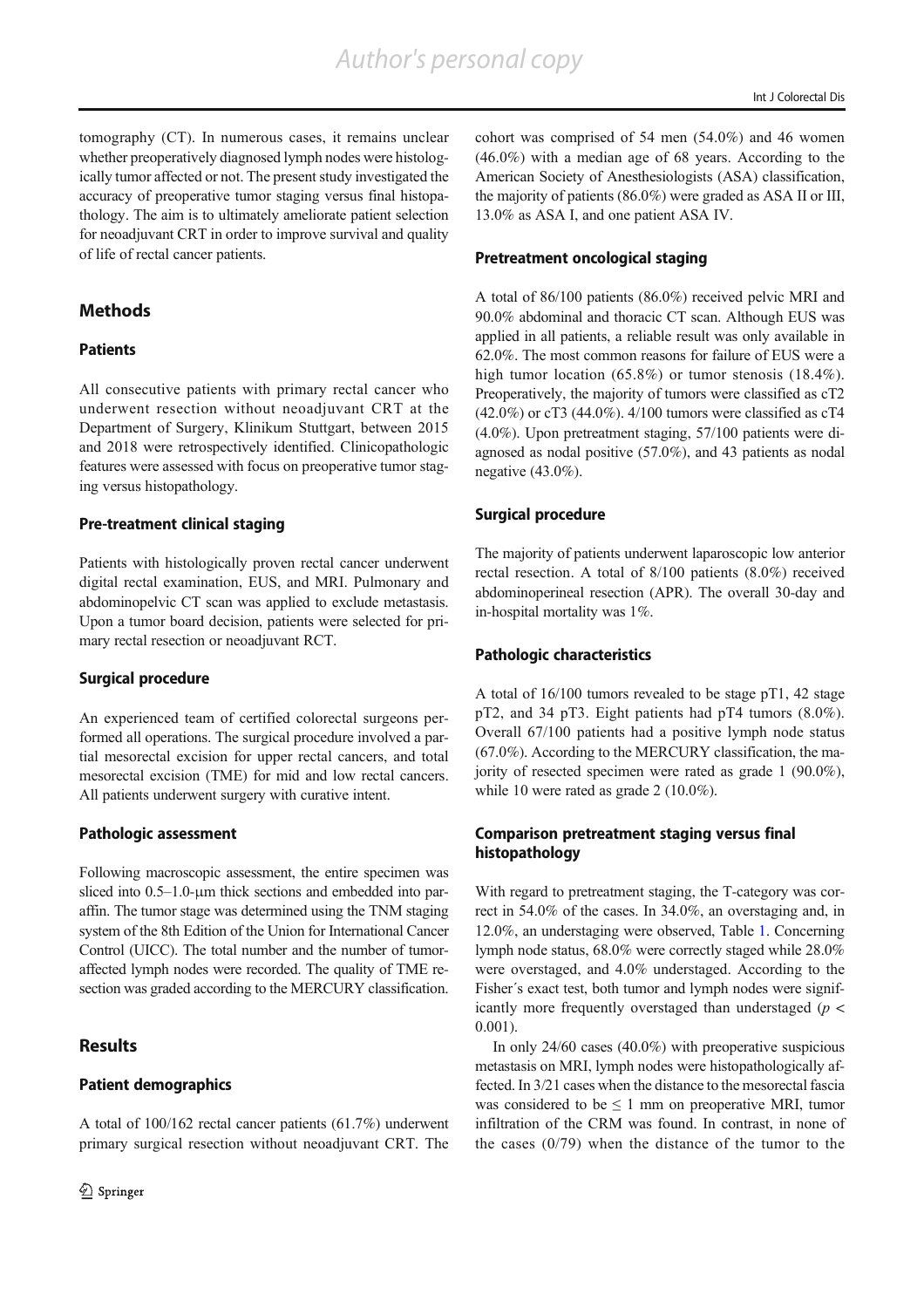#### Int J Colorectal Dis

Table 1 Comparison preoperative staging versus final histopathology

| Feature                           |                                           | $\boldsymbol{N}$ | $\%$ |
|-----------------------------------|-------------------------------------------|------------------|------|
| Overall validation of tumor stage | cT staging correct                        | 54               | 54.0 |
|                                   | cT overstaging                            | 34               | 34.0 |
|                                   | cT understaging                           | 12               | 12.0 |
| Overall validation of nodal stage | cN staging correct                        | 68               | 68.0 |
|                                   | cN overstaging                            | 28               | 28.0 |
|                                   | cN understaging                           | 4                | 4.0  |
| MRI staging validation            | Lymph node size $\geq$ 5 mm               | 60               |      |
|                                   | Histologically positive                   | 24/60            | 40.0 |
|                                   | Lymph node size $<$ 5 mm                  | 40               |      |
|                                   | Histologically positive                   | 4/40             | 10.0 |
|                                   | Distance to mesorectal fascia $\leq 1$ mm | 21               |      |
|                                   | Histologically infiltration of the fascia | 3/21             | 14.3 |
|                                   | Distance to mesorectal fascia $> 1$ mm    | 79               |      |
|                                   | Histologically infiltration of the fascia | 0/79             | 0.0  |
|                                   |                                           |                  |      |

 $N = 100$  rectal cancer patients who underwent primary surgical resection without preoperative radiochemotherapy

mesorectal fascia was reported to be > 1 mm, histological infiltration was reported.

## **Discussion**

#### The role of chemoradiotherapy

Adverse effects of radiotherapy depend on the dose and irradiated volumes. Acute complications consist of wound healing, gastrointestinal, genitourinary, and neurologic complaints. Late adverse effects occur in the urinary tract and skin, as well as in the gastrointestinal, vascular, and skeletal systems [7]. Moreover, Borstlap et al. [4] found that radiotherapy is likely to be one of the main contributors to the high observed leakage rate and the impaired secondary healing in case of an anastomotic insufficiency.

On the background of these data, the indication of CRT has to be seen critically. Interpreting the data of patients with rectal cancer and local recurrence, approximately 20 patients have to receive unnecessary CRT in order to prevent one local recurrence. Thus, it seems crucial to correctly identify those patients who truly profit from CRT. For preoperative identification of locally advanced rectal cancer, different modalities are established.

#### Preoperative diagnostic modalities

MRI is assumed to be the best diagnostic modality for preoperative staging. However, the reported reproducibility is based on distinct study settings and therefore is not necessarily generalizable to the real world [8]. In the present study, we found that MRI is useful in predicting preoperatively infiltration of the CRM. However, with regard tumor and lymph node stage, there was a significant trend to overstaging [9].

EUS is limited in patients with stenosing rectal cancer or in tumors located in the upper third of the rectum. In 38.0% of cases, EUS was not helpful for preoperative staging in the present series. In our opinion, digital rectal examination and MRI are more effective for selecting appropriate patients for CRT.

CT scan is useful in preoperative staging for distant metastasis. However, for preoperative diagnosis of perirectal lymph node metastasis its validity is limited.

Overall, we found that in a relevant number of nonirradiated patients, suspicious lymph nodes in preoperative staging revealed to be negative on final histology. This means that according to current guidelines, a significant proportion of patients would have unnecessarily received CRT.

#### Indication for radiochemotherapy

As a result of similar reflections, several groups have established alternative indications for CRT. For instance, the OCUM-group in Germany [10] or the MERCURY-Group in Great Britain [11] evaluated the role of the CRM on local recurrence. Patients with an estimated lower risk of local recurrence underwent primary surgical resection. The 5-year local recurrence rate in these patients was reported to be as low as 3.3% [10, 11]. In the present study, 55 patients did not receive RCT although it would have been indicated according to the guidelines. In only 43.6% of these cases, positive lymph nodes were detected on final histology. In all patients, the CRM was tumor free.